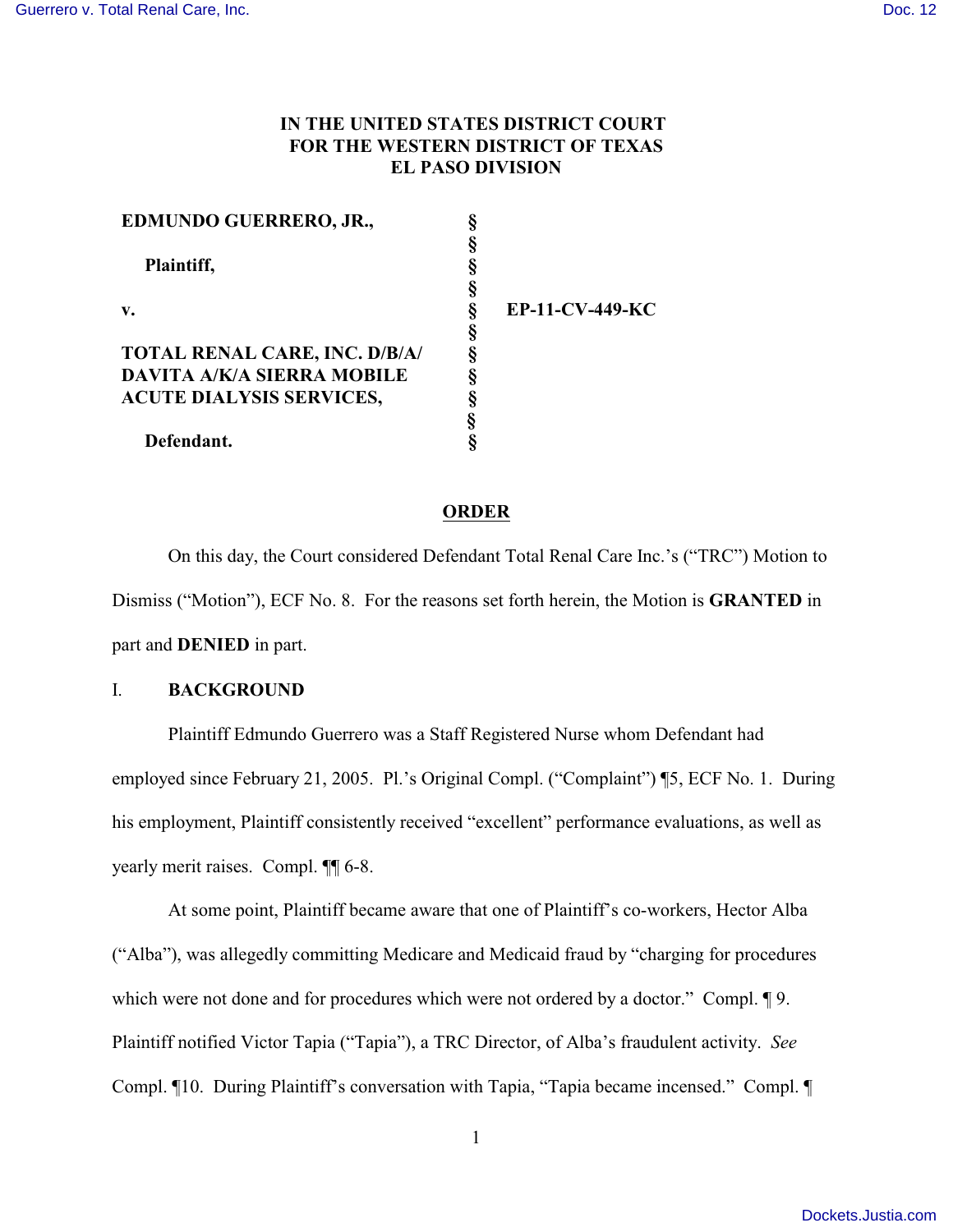12. However, it is unclear whether Tapia's response was in reaction to Plaintiff's allegations of fraud, because Plaintiff indicates that Tapia also threatened to consult the human resources department "about a supposed, trumped up, [sic] complaint concerning Plaintiff, which had also been discussed during that conversation." Compl. ¶12.

After his conversation with Tapia, Plaintiff discussed his suspicions regarding Alba with Timo Briffa ("Briffa"), a Clinical Coordinator. Compl. ¶ 13. Plaintiff told Briffa that he was going to report Alba's fraudulent activities to Tapia's superiors because Plaintiff did not feel that Tapia would prevent further fraud. Compl. ¶ 13.

On approximately August 30, 2011, Tapia terminated Plaintiff's employment. Compl. ¶14. Tapia did not provide Plaintiff with an explanation for the termination. Compl. ¶ 15. At that time, Plaintiff had not yet discussed Alba's allegedly fraudulent behavior with Tapia's supervisors. Compl. ¶14. On November 14, 2011, Plaintiff filed this lawsuit. *See* Compl. 5.

## **II. DISCUSSION**

## **A. Standard**

A motion to dismiss pursuant to Rule  $12(b)(6)$  challenges a complaint on the basis that it fails to state a claim upon which relief may be granted. Fed. R. Civ. P. 12(b)(6). In ruling on a Rule  $12(b)(6)$  motion, the court must accept well-pleaded facts as true and view them in a light most favorable to the plaintiff. *Calhoun v. Hargrove*, 312 F.3d 730, 733 (5th Cir. 2002); *Collins v. Morgan Stanley Dean Witter*, 224 F.3d 496, 498 (5th Cir. 2000). Still, "a plaintiff's obligation to provide the grounds of his entitlement to relief requires more than labels and conclusions, and a formulaic recitation of the elements of a cause of action will not do." *Bell Atl. Corp. v. Twombly*, 550 U.S. 544, 555 (2007) (internal quotation marks omitted) (quoting *Papasan v. Allain*, 478 U.S. 265, 286 (1986)); *Colony Ins. Co. v. Peachtree Constr., Ltd.*, 647 F.3d 248, 252 (5th Cir. 2011).

2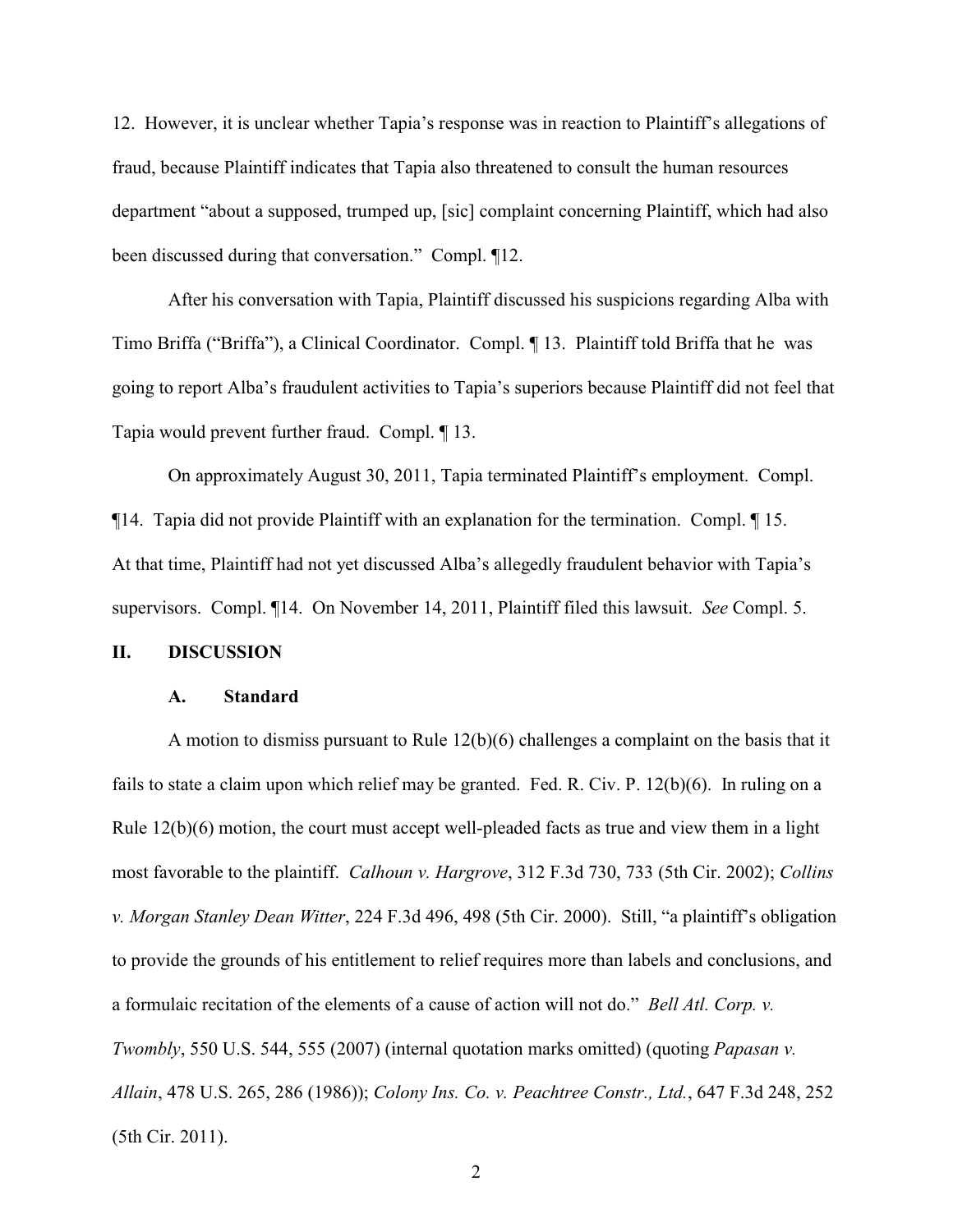Though a complaint need not contain "detailed" factual allegations, the "[f]actual allegations must be enough to raise a right to relief above the speculative level, on the assumption that all the allegations in the complaint are true." *Twombly*, 550 U.S. at 555 (internal citation omitted). Thus, to survive a motion to dismiss, a plaintiff's complaint must allege sufficient facts "to state a claim to relief that is plausible on its face." *Id.* at 570; *Colony Ins.*, 647 F.3d at 252. Nevertheless, "a well-pleaded complaint may proceed even if it strikes a savvy judge that actual proof of those facts is improbable, and 'that a recovery is very remote and unlikely.'" *Twombly*, 550 U.S. at 556 (quoting *Scheuer v. Rhodes*, 416 U.S. 232, 236 (1974)).

## **B. Analysis**

Plaintiff alleges that Defendant terminated him in retaliation for reporting Alba's fraud in violation of the False Claims Act ("FCA"), 31 U.S.C. § 3730(h), and the Racketeering Influenced and Corrupt Organizations Act ("RICO"), 18 U.S.C. § 1961, et seq. Compl. ¶¶ 16-18.

# **1. RICO Claims**

Defendant requests that the Court dismiss Plaintiff's RICO claim because Plaintiff lacks standing to assert a RICO retaliation claim, and because Plaintiff has failed to satisfy the pleading requirements. Mot. 5-8. Plaintiff admits that, in light of the Supreme Court of the United States's decision in *Beck v. Prupis*, 529 U.S. 494 (2000), he lacks standing to assert a RICO claim. Pl.'s Resp. to Def.'s Mot. to Dismiss ("Response") 2, ECF No. 10. The Court therefore dismisses Plaintiff's RICO claim.<sup>1</sup>

Defendant requests that the Court order Plaintiff's counsel to show cause as to 1 why Plaintiff's counsel did not violate Federal Rule of Civil Procedure 11 by signing the Complaint and Plaintiff's RICO statement, "which contained a legally frivolous RICO claim." Def.'s Reply to Pl.'s Mot. to Dismiss Resp. ("Reply") 2 n.1, ECF No. 11. The Court, in its discretion, declines to issue such an order. *See* Fed. R. Civ. P. 11(c) ("If, after notice and a reasonable opportunity to respond, the court determines that Rule 11(b) has been violated, the court *may* impose an appropriate sanction." (emphasis added)); Proposed Amendments to Federal Rules of Civil Procedure, Advisory Committee's Notes, *reprinted in* 146 F.R.D. 401, 587 (1993) ("The court has significant discretion in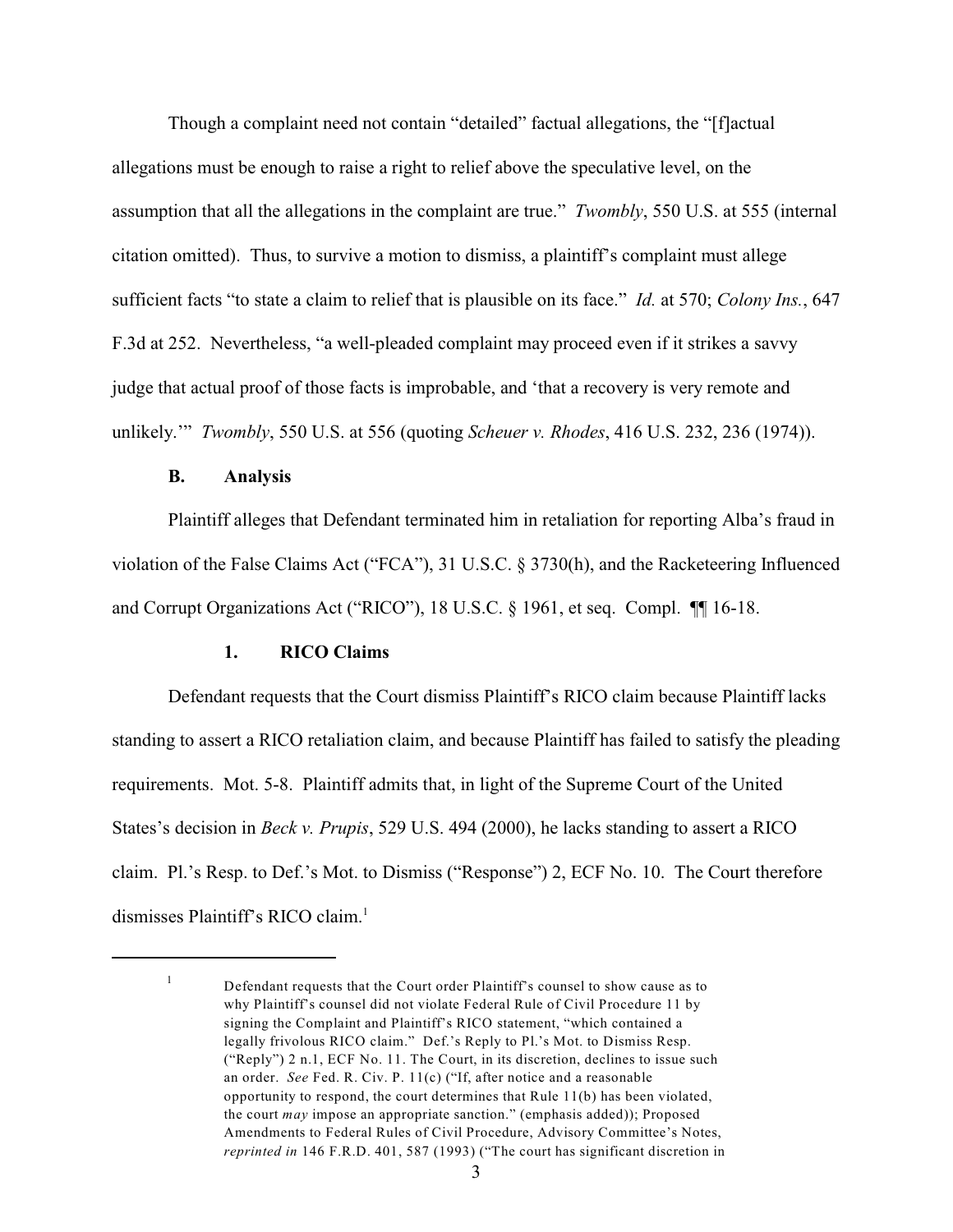#### **2. Retaliatory discharge under the FCA**

"The FCA is the Government's 'primary litigation tool' for recovering losses resulting from fraud." *United States ex rel. Steury v. Cardinal Health, Inc.*, 625 F.3d 262, 267 (5th Cir. 2010) (citing *United States ex rel. Marcy v. Rowan Cos.*, 520 F.3d 384, 388 (5th Cir. 2008)). It imposes civil penalties on those who defraud the government by knowingly submitting or causing the submission of false claims for payment to the government. 31 U.S.C.  $\S 3729(a)$ ; *Cardinal Health*, 625 F.3d at 267. In addition, § 3730(h) of the FCA contains a whistleblower provision that aims to prevent retaliation against employees who come forward with knowledge of their employer's FCA violations. 31 U.S.C. § 3730(h). Plaintiff alleges that Defendant retaliated against him in violation of this whistleblower provision. Compl. ¶ 16.

# **a. Pleading standard**

Defendant argues that the heightened pleading standard of Federal Rule of Civil Procedure 9(b) applies to Plaintiff's claim for retaliatory discharge because the claim is "supported by an allegation of fraud against the government." Mot. 4. Thus, as a threshold issue, the Court must decide whether a claim for retaliatory discharge under the FCA is subject to Rule 9(b)'s pleading standard, or whether Federal Rule of Civil Procedure 8 's pleading standard governs such a claim. Rule 9(b) requires that a party alleging fraud "must state with particularity the circumstances constituting fraud or mistake." Fed. R. Civ. P. 9(b). In contrast, Rule 8(a) requires only "a short and plain statement of the claim showing that the pleader is entitled to relief." Fed. R .Civ .P.  $8(a)$ .

The Fifth Circuit has held that claims brought under the FCA are subject to Rule 9(b)'s pleading standard; however, these cases did not involve retaliation claims. *See, e.g.*, *Cardinal*

determining what sanctions, *if any*, should be imposed for a violation." (emphasis added)).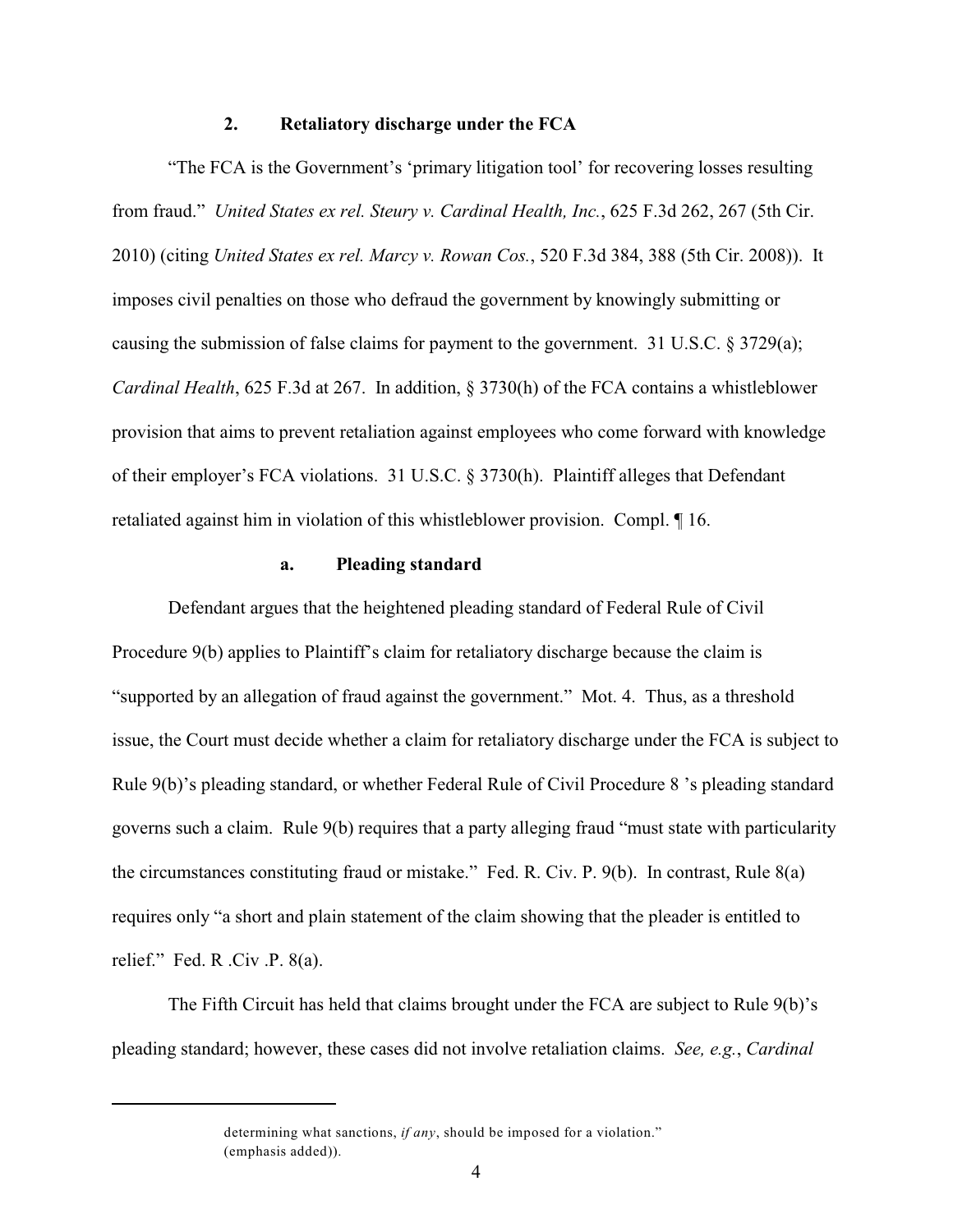*Health, Inc.*, 625 F.3d at 266; *United States ex rel. Doe v. Dow Chem. Co.*, 343 F.3d 325, 328-9 (5th Cir. 2003). As a result, the Fifth Circuit has not explicitly held that Rule 9(b) applies to retaliation claims made pursuant to §3730(h). *See Thomas v. ITT Edu. Servs., Inc.*, No. 11-544, 2011 WL 3490081, at \*3 (E.D. La. Aug. 10, 2011).

Nevertheless, "[a]ll federal circuit courts of appeal that have faced this issue have reached the conclusion that 31 U.S.C. § 3730(h) claims need only 'meet the Rule 8(a) . . . standard.'" *Id*. 2 These courts of appeal reasoned that because retaliation claims under the FCA are not dependant on allegations of fraud, Rule 9(b)'s heightened standard should not be applied. *See, e.g.*, *United States ex rel. Sanchez v. Lymphatx, Inc.*, 596 F.3d 1300, 1304 (11th Cir. 2010) (internal quotations omitted) ("Because her retaliation claim did not depend on allegations of fraud, Sanchez's complaint only needed a short and plain statement of the claim showing that [she was] entitled to relief."); *United States ex rel. Karvelas v. Melrose-Wakefield Hosp*., 360 F.3d 220, 238 n.23 (1st Cir. 2004), *abrogated on other grounds by Allison Engine Co., Inc. v. United States ex rel. Sanders*, 553 U.S. 662, 2130-31 (2008) ("A retaliation claim under 31 U.S.C. § 3730(h) does not require a showing of fraud and therefore need not meet the heightened pleading requirements of Rule 9(b)."); *cf. Graham Cnty. Soil & Water Conservation Dist. v. United States ex rel. Wilson*, 545 U.S. 409, 416 (2005) (stating FCA retaliation claims may still survive even if no false claims were ever actually submitted).

Multiple circuits have held that Rule 8 applies to claims under 31 U.S.C. § 2 3730(h). *See Mendiondo v. Centinela Hosp. Med. Ctr.*, 521 F.3d 1097, 1103 (9th Cir. 2008) (stating that "the heightened pleading requirements of Rule 9(b) do not apply to FCA (False Claims Act) retaliation claims"); *United States ex rel. Sanchez v. Lymphatx, Inc.*, 596 F.3d 1300, 1305 (11th Cir. 2010); *United States ex rel. Owens v. First Kuwaiti Gen. Trading & Contr. Co.*, 612 F.3d 724 (4th Cir. 2010); *United States ex rel. Elms v. Accenture LLP*, 341 F. App'x 869, 873 (4th Cir. 2009); *United States ex rel. Sikkenga v. Regence Bluecross Blueshield*, 472 F.3d 702, 729 (10th Cir. 2006); *United States ex rel. Karvelas v. Melrose–Wakefield Hosp.*, 360 F.3d 220, 238 n.23 (1st Cir. 2004), *abrogated on other grounds by Allison Engine Co., Inc. v. United States ex rel. Sanders*, 553 U.S. 662, 2130-31 (2008).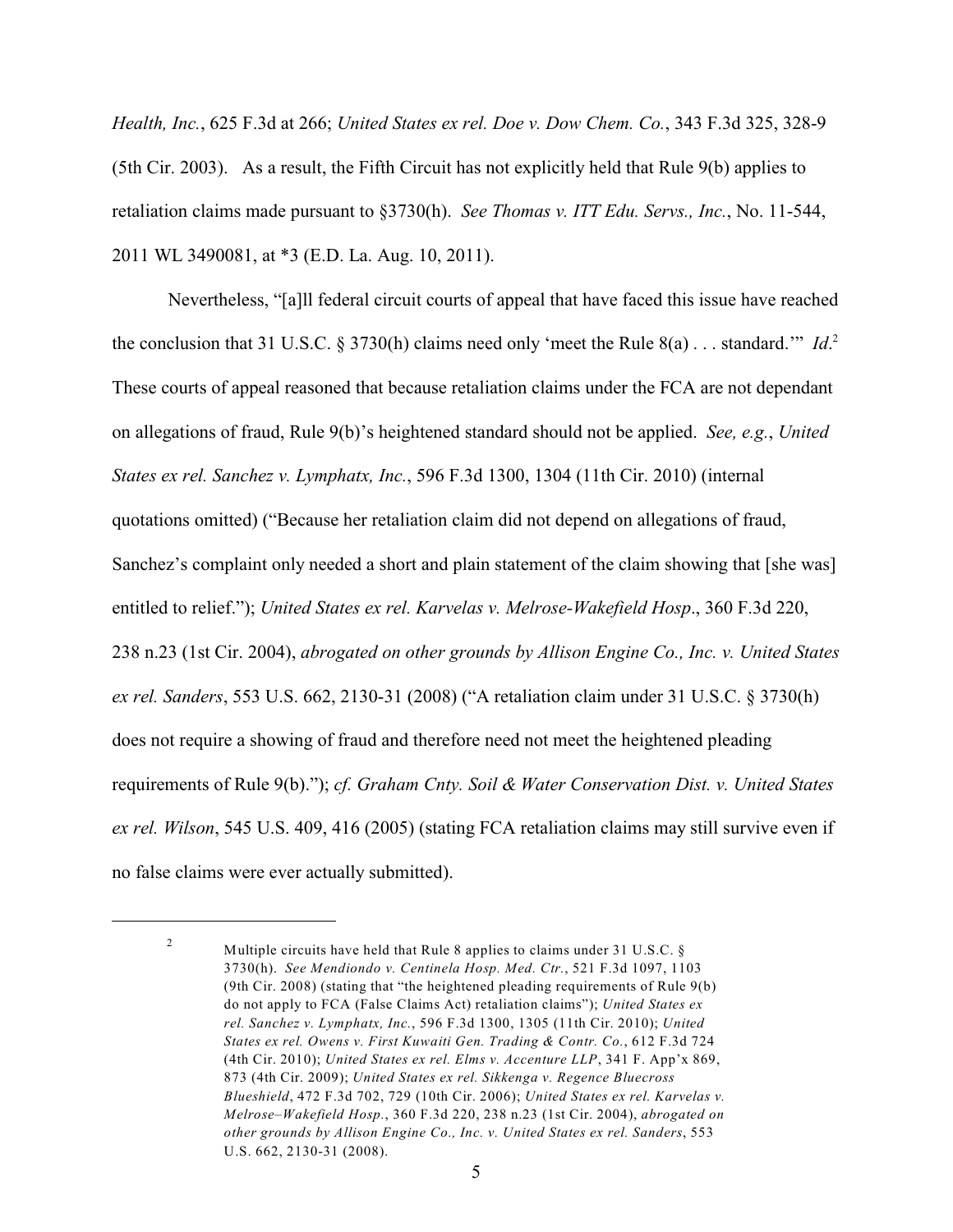The Court agrees that because claims under  $\S 3730(h)$ , at their core, address retaliation

issues and not fraud, Rule 8 should govern. The Court therefore applies the Rule 8 pleading

standard articulated in *Twombly* and *Ashcroft v. Iqbal* to Plaintiff's FCA retaliation claim. *See*

Fed. R. Civ. P. 8; *Twombly*, 550 U.S. at 555-56; *Ashcroft v. Iqbal*, 556 U.S. 662, - - -, 129 S. Ct.

1937, 1949-50 (2009).

# **b. Retaliatory discharge**

The "whistleblower" provision of the FCA, also known as a qui tam suit, protects

employees who take steps to uncover and report an employer's fraudulent submission of claims

to the government.<sup>3</sup> Robertson v. Bell Helicopter Textron, Inc., 32 F.3d 948, 951 (5th Cir. 1994).

Specifically, the statute states:

Any employee, contractor, or agent shall be entitled to all relief necessary to make that employee, contractor, or agent whole, if that employee, contractor, or agent is discharged, demoted, suspended, threatened, harassed, or in any other manner discriminated against in the terms and conditions of employment because of lawful acts done by the employee, contractor, agent or associated others in furtherance of an action under this section or other efforts to stop 1 or more violations of this subchapter.

31 U.S.C. § 3730(h).<sup>4</sup>

<sup>&</sup>quot;The phrase 'qui tam' is a shortened version of the Latin phrase 'qui tam pro 3 domino rege, quam pro se ipso in hac parte sequitur,' meaning 'who prosecutes this suit as well for the king, as for himself.'" *United States ex rel. Garibaldi v. Orleans Parish Sch. Bd.*, 21 F. Supp. 2d 607, 609 (E.D. La. 1998) (quoting 2 William Blackstone, Commentaries on the Law of England, 1722 (1916)). As this definition suggests, a qui tam suit is a lawsuit brought by a private citizen on behalf of the government. *Id.* The FCA has authorized qui tam suits to augment government enforcement since the Civil War. Anna M. W. Burke, *Qui Tam: Blowing the Whistle for Uncle Sam*, 21 Nova L. Rev. 869, 871-72 (1997).

This language is from a recently enacted an amendment to the FCA entitled 4 "Clarifications to the False Claims Act to Reflect the Original Intent of the Law." Fraud Enforcement and Recovery Act of 2009, Pub. L. No. 111–21, § 4, 123 Stat. 1617, 1621, 1624–25 (2009). This amendment broadened the protections for whistleblowers. *See* 155 Cong. Rec. E1295-03, E1300, 2009 WL 1544226 (daily ed. June 3, 2009) (statement of Rep. Howard L. Berman). Section 3730(h) previously protected "lawful acts done by [an] employee . . . in furtherance of an action under this section, including investigation for, initiation of, testimony for, or assistance in an action filed or to be filed under this section." 31 U.S.C. § 3730(h) (West 2003).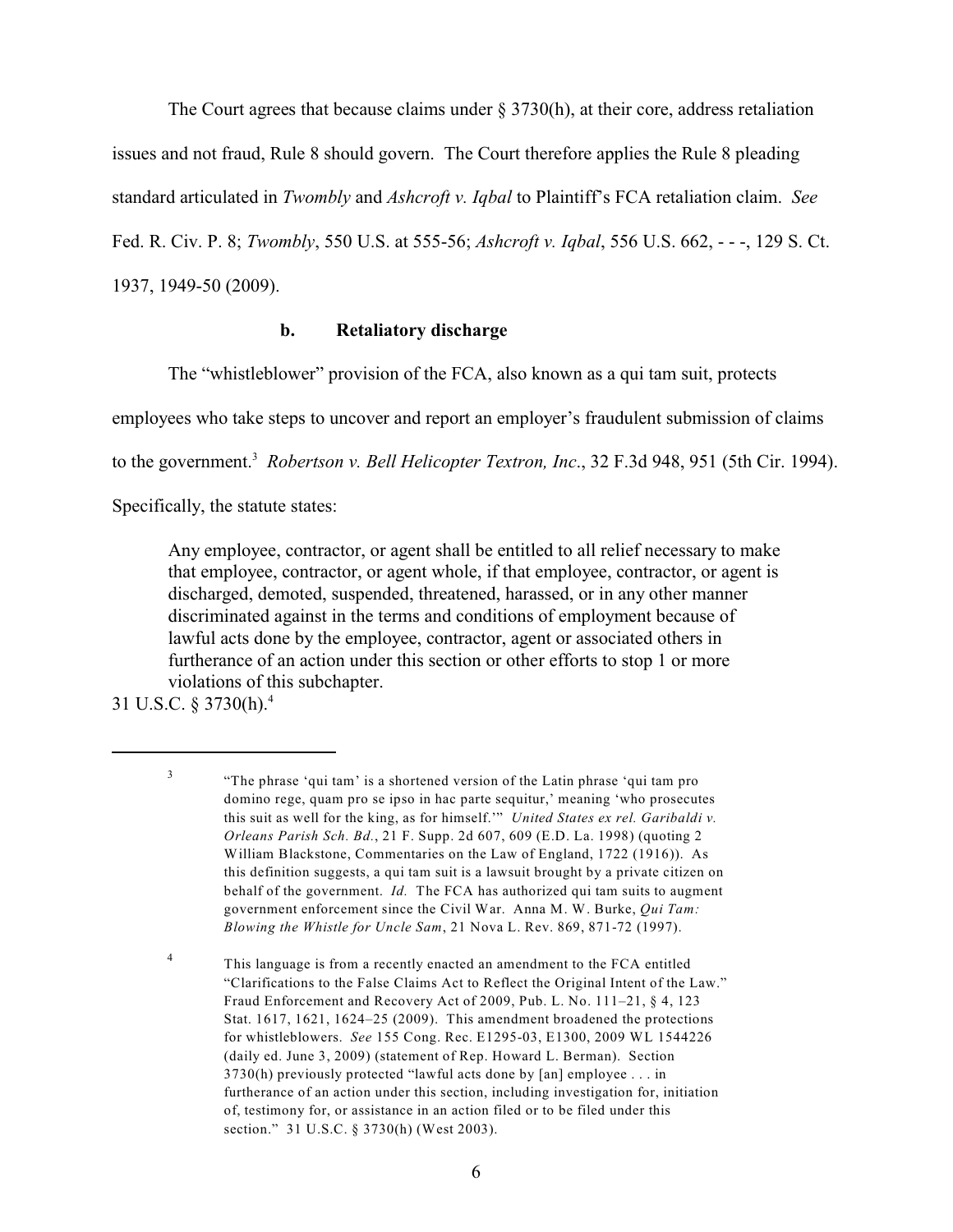To state a claim for retaliatory discharge, a plaintiff must show (1) he engaged in activity protected under the statute; (2) his employer knew he engaged in protected activity; and (3) that he was discharged because he engaged in this protected activity. *United States ex rel. Patton v. Shaw Servs., L.L.C.*, 418 F. App'x 366, 371-72 (5th Cir. 2011). Defendant claims Plaintiff has failed to allege that he engaged in a protected activity, or in the alternative, that Defendant knew Plaintiff engaged in a protected activity. Mot. 9-10; Def.'s Reply to Pl.'s Mot. to Dismiss Resp. ("Reply") 2-4, ECF No. 11. The Court addresses each argument in turn.

## **i. Protected activity**

 In his Complaint, Plaintiff claims that he informed Tapia that Alba "was committing Medicare/Medicaid fraud." Compl. ¶ 10. Additionally, Plaintiff claims that he told Briffa that he planned to report Alba's conduct to Tapia's supervisors. Compl. ¶ 13. Plaintiff argues that these actions constitute protected activities under the FCA. *See* Resp. 3.

Defendant, on the other hand, argues that "an employee's investigation of his employer's activities does not rise to the level of protected activity" unless Plaintiff can show that a "viable" FCA claim existed. Mot. 9. According to Defendant, Plaintiff has failed to "point to a single concrete example of likely fraud." Mot. 9; *see also* Reply 2-4. Without such an example, Defendant claims that Plaintiff cannot show that there was a "distinct possibility that a viable FCA action could be filed." Mot. 9 (quoting *Eberhardt v. Integrated Design & Constr., Inc.*, 167 F.3d 861, 869 (4th Cir. 1999)).

Further, Defendant argues that Plaintiff must "plead and prove that he 'reasonably believe[d] in good faith' that TRC engaged in Medicare/Medicaid fraud, and that he reported that reasonable good-faith belief to TRC." Reply 2. According to Defendant, Plaintiff has not alleged a good faith belief because Plaintiff has not alleged any facts describing the fraud. Reply.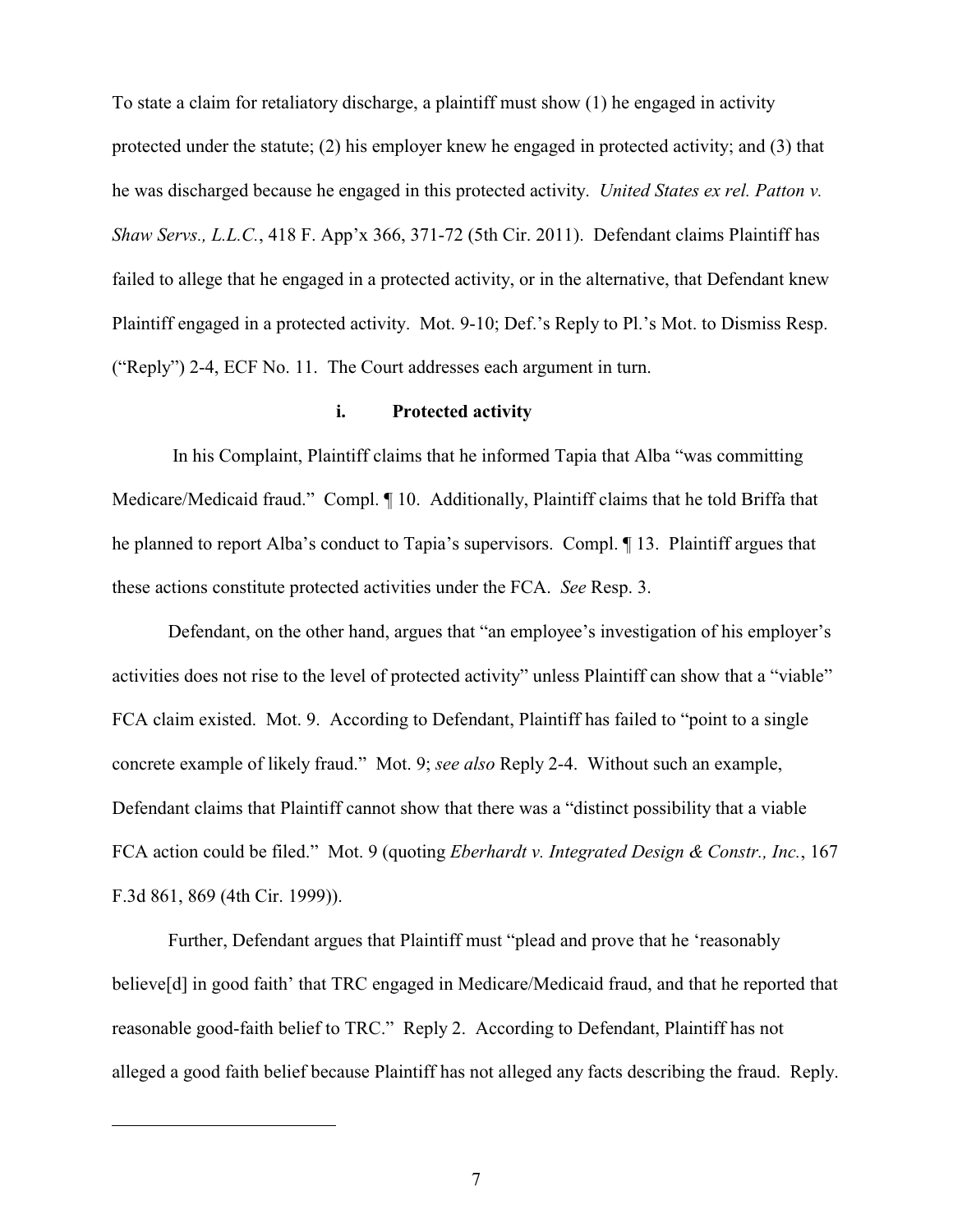2-4. Without alleging such facts, Defendant argues that Plaintiff cannot successfully state a retaliation claim. Reply 2-4.

Section 3730(h) protects employees from retaliation "because of lawful acts done . . . in furtherance of an action under this section or other efforts to stop 1 or more violations of this subchapter." 31 U.S.C. § 3730(h)(1). The "in furtherance" language in the statute indicates there must be a "nexus" between the protected activity and the filing or potential filing of a qui tam suit. *See Hutchins v. Wilentz, Goldman & Spitzer*, 253 F.3d 176, 187 (3d Cir. 2001) (quoting *McKenzie v. BellSouth Telecomm., Inc*., 219 F.3d 508, 515 (6th Cir. 2000)). However, as Congress recently made clear in its 2009 amendment of the statute, conduct may be protected "whether or not such steps are *clearly* in furtherance of a potential or actual qui tam action." 155 Cong. Rec. E1295-03, E1300, 2009 WL 1544226 (daily ed. June 3, 2009) (statement of Rep. Howard L. Berman) (emphasis added). Thus, an employee must have "taken steps" towards the exposure of the false claims, such as investigating or complaining about fraud. *United States ex rel Gray v. Lockheed Martin Corp*., No. 05-4201, 2010 WL 672017, at \*3 (E.D. La. Feb. 19, 2010).

Courts consider the internal reporting of fraudulent activity to a supervisor to be a step in furtherance of uncovering fraud, and thus protected under the FCA. *See Robertson*, 32 F.3d at 951; *United States ex rel. Yesudian v. Howard Univ.*, 153 F.3d 731, 741 n.9 (D.C. Cir. 1998) ("[I]nternal reporting of false claims is itself an example of a protected activity."). Indeed, Congress specifically amended the language of § 3730(h) in order to ensure that § 3730(h) protects internal reporting:

This language is intended to make clear that  $\lceil \frac{83730(h)}{h} \rceil$  protects not only steps taken in furtherance of a potential or actual qui tam action, but also steps taken to remedy the misconduct through methods such as internal reporting to a supervisor or company compliance department . . . .

155 Cong. Rec. E1295-03, at E1300.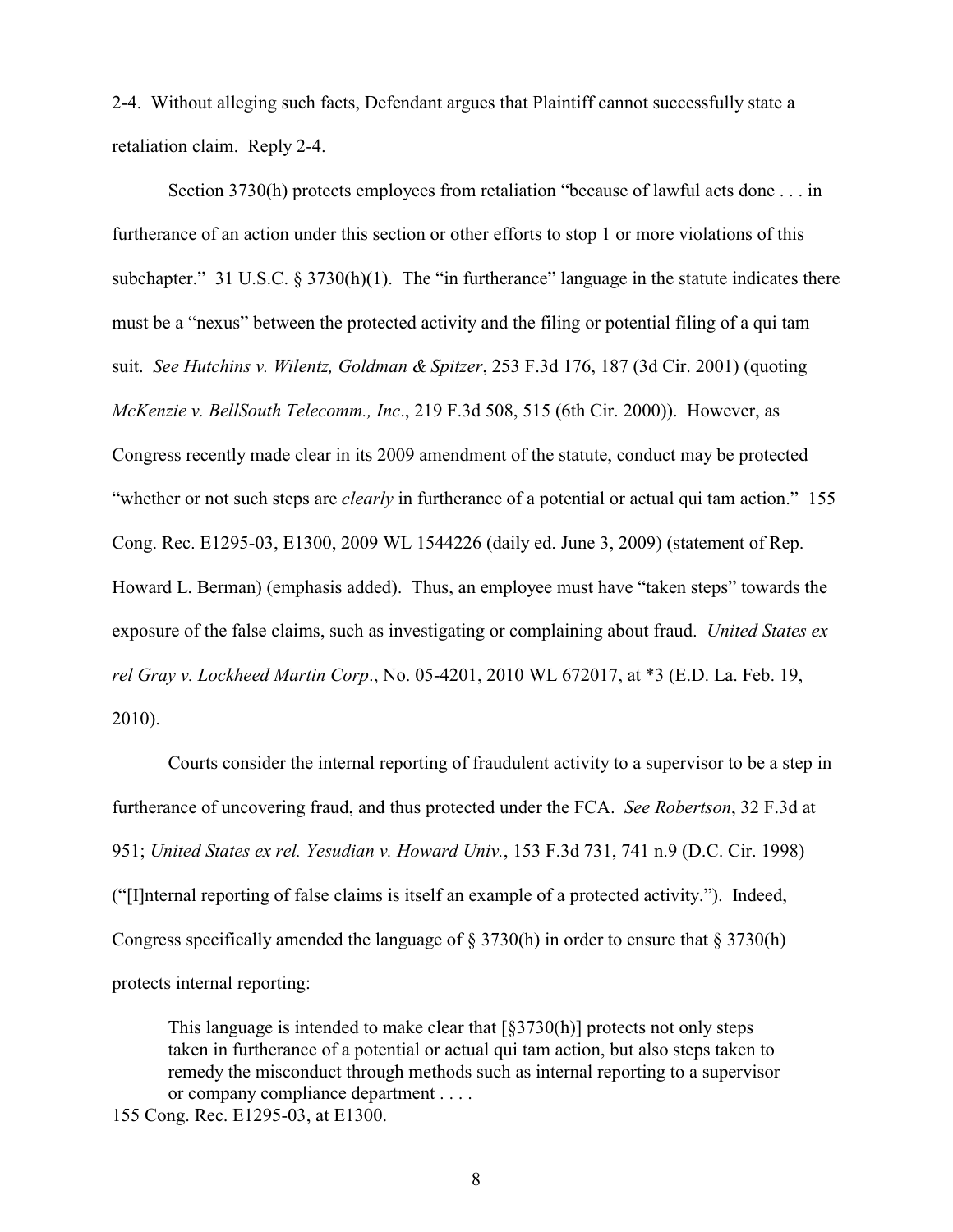However, in order to constitute protected conduct, an employee's internal report must specifically allege fraudulent claims for federal funds and not merely address concerns about general misconduct. *Patton*, 418 F. App'x at 372 ("For internal complaints to constitute protected activity 'in furtherance of' a qui tam action, the complaints must concern false or fraudulent claims for payment submitted to the government."); *Bouknight v. Hous. Indep. Sch. Dist.*, No. H-06-1057, 2008 WL 110427, at \*4 (S.D. Tex. Jan. 8, 2008) ("A plaintiff must do more than investigate or complain about an employer's improper conduct; a plaintiff must have specifically investigated or complained about the employer making false claims for federal funds."). For example, in *Robertson*, the Fifth Circuit approvingly cited several district courts which held that § 3730(h) protects internal whistleblowers who reported "concern[s] about the company defrauding the government" to their supervisors. *Robertson*, 32 F.3d at 951.<sup>5</sup> The *Robertson* court indicated that, in order to be protected, employers should use terms such as ""illegal," 'unlawful,' or 'qui tam action'" in reporting such concerns to supervisors. *Id.* Following *Robertson*, the Fifth Circuit more recently stated that a plaintiff could not state a claim for retaliatory discharge without showing that he "characterized his concerns as involving illegal, unlawful, or false-claims investigations." *Sealed Appellant I v. Sealed Appellee I*, 156 F. App'x 630, 635 (5th Cir. 2005).

5

Although the Fifth Circuit approved of these district court cases on their reasoning, the court distinguished these cases on their facts from the case before the court. *Robertson*, 32 F.3d at 951 (citing *Clemes v. Del Norte Cnty. Unified Sch. Dist.*, 843 F. Supp. 583, 595-96 (N.D. Cal. 1994), *not followed on other grounds by Maynard v. City of San Jose*, 37 F.3d 1396 (9th Cir. 1994) (holding employee who had "brought evidence of fraud against the government to the attention of his immediate supervisors, as well as to state officials and the Department of Justice" had stated a claim for relief under § 3730(h)); *United States ex rel. Kent v. Aiello*, 836 F. Supp. 720, 723-24 (E.D. Cal. 1993) ("[A] plaintiff who alleges that she suffered harm after making an internal corporate complaint relative to fraud against the Government states a cause of action under section 3730(h), even if no lawsuit was ever filed by the Government or by another qui tam informant."); *Neal v. Honeywell, Inc*., 826 F. Supp. 266, 271 (N.D. Ill. 1993) ("[F]ederal whistleblower protection laws are to be broadly construed to cover internal whistleblowers, even where the specific conduct at issue does not fall within a literal reading of the statute.")).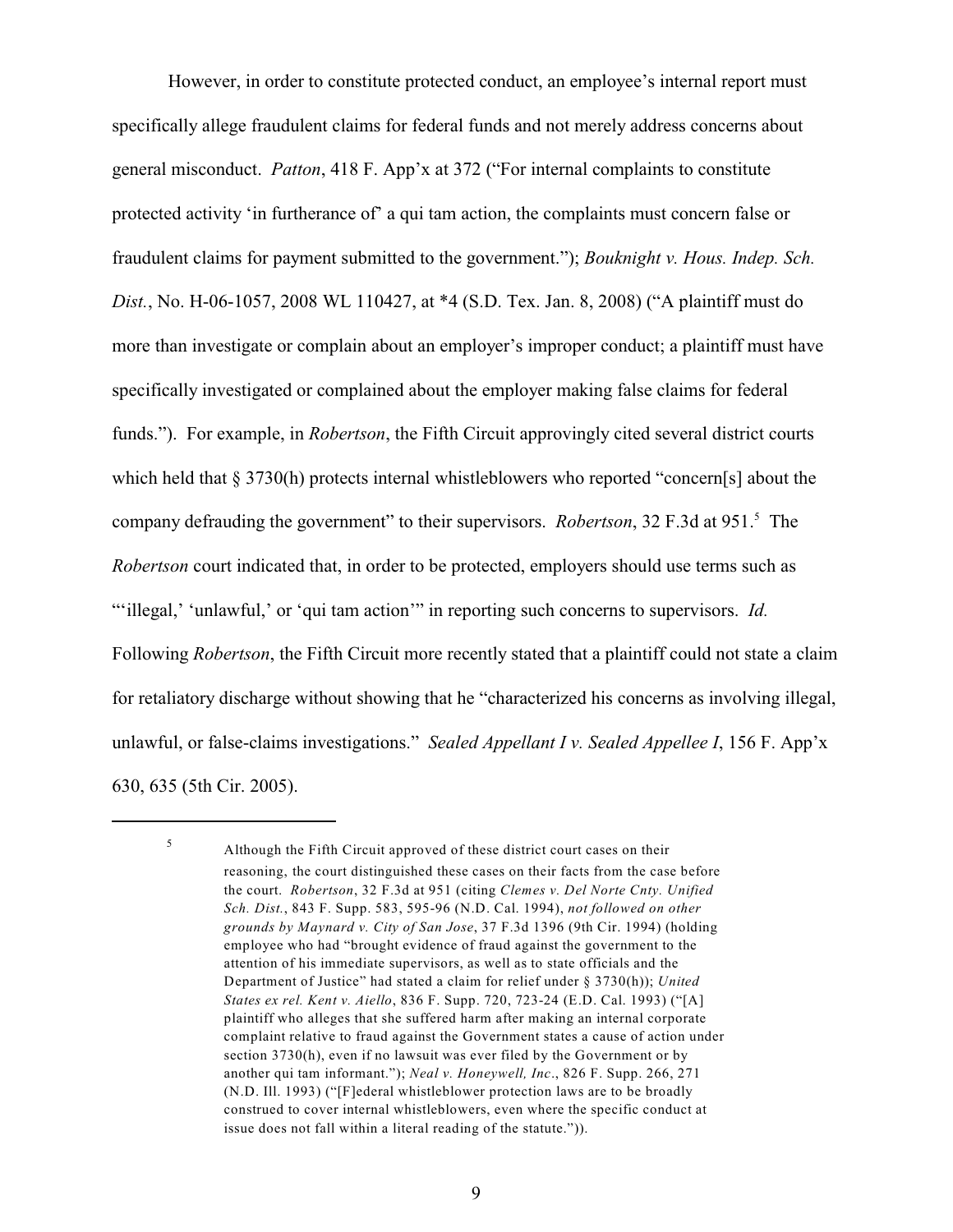Notably, an employee does not need to file a qui tam suit to be protected by  $\S 3730(h)$ . *Graham Cnty.*, 545 U.S. at 416 ("A well-pleaded retaliation complaint need not allege that the defendant submitted a false claim."); *see also Robertson*, 32 F.3d at 951; *Hopkins v. Actions, Inc. of Brazoria Cnty.*, 985 F. Supp. 706, 709 (S.D. Tex. 1997). Indeed, an employee need not have even "discovered a completed case" by the time the retaliation takes place. *Yesudian*, 153 F.3d at 740. "Congress' intent [was] to protect employees while they are collecting information about a possible fraud, *before* they have put all the pieces of the puzzle together." *Id.* Thus, § 3730(h) still protects an employee even if "the target of an investigation or action to be filed was innocent." *Graham Cnty.*, 545 U.S. at 416.

Here, Plaintiff has specifically pleaded that he reported to a supervisor that "a Registered Nurse . . . working for Defendant was committing Medicare/Medicaid *fraud* by charging for procedures that were not done and charging for procedures which had not been ordered by a medical doctor." Compl. ¶10 (emphasis added). Further, Plaintiff has alleged that he reported this fraud to Briffa, and indicated that he planned to make additional internal reports about the fraud to Tapia's supervisors. Compl. ¶ 12. On a motion to dismiss, the court only tests the sufficiency of the pleadings, and does not evaluate the parties' proof as it would under a summary judgment motion. *See* Fed. R. Civ. P. 8; *Kelley v. KIMC Investments Inc.*, No. 3:10 cv-2384-L, 2012 WL 639283, at \*6 (N.D. Tex. Feb. 28, 2012). Because Plaintiff specifically alleges that he reported fraudulent claims for federal funds, Plaintiff's allegation is sufficient to state a claim for a protected activity. *See Patton*, 418 F. App'x at 372; *Robertson*, 32 F.3d at 951.

Defendant nevertheless argues that Plaintiff must detail the specific facts supporting a "good faith" belief that fraud was occurring in order to sufficiently plead a protected activity. Reply 2-3. Defendant relies on two cases from the Seventh and Ninth Circuits for the proposition that a plaintiff must plead a good faith belief of fraud. Reply 2-3 (citing *Moore v.*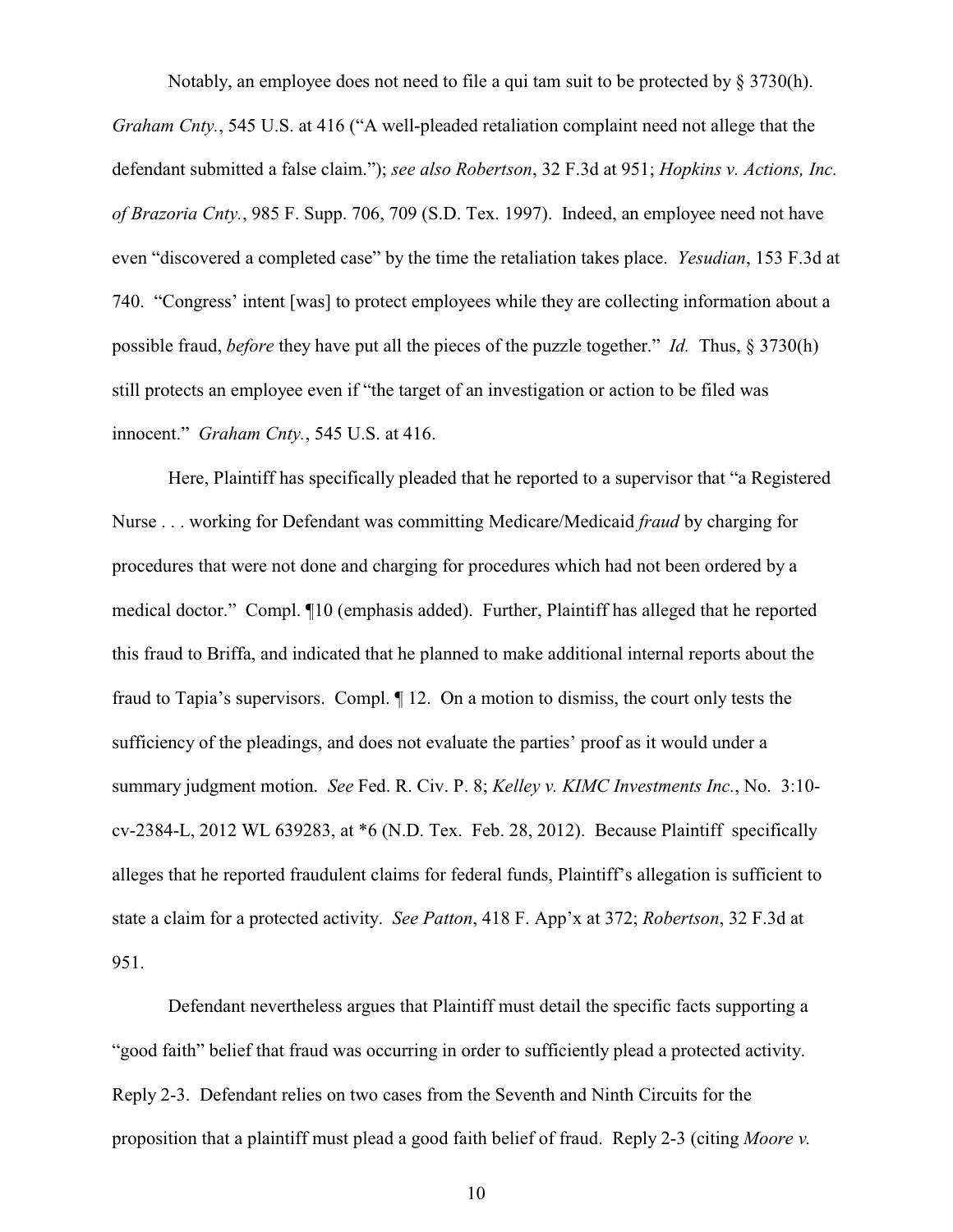*Cal. Inst. of Tech. Jet Propulsion Lab.*, 275 F.3d 838, 845-46 (9th Cir. 2002); *Fanslow v. Chi. Mfg. Ctr.*, 384 F.3d 469, 480 (7th Cir. 2004)). These circuits have adopted a two-pronged test to determine whether an employee has engaged in a protected activity. *See Moore*, 275 F.3d at 845- 46; *Fanslow*, 384 F.3d at 480. This test inquires into the subjective and objective reasonableness of the possibility of an FCA action by inquiring whether "(1) the employee in good faith believes, and (2) a reasonable employee in the same or similar circumstances might believe, that the employer is possibly committing fraud against the government." *Moore*, 275 F.3d at 845-26; *see also Fanslow*, 384 F.3d at 480.

These cases are not persuasive. First, the Court has not found case law indicating that the Fifth Circuit has adopted this two-prong inquiry. Indeed, the Court is unaware of any Fifth Circuit case which requires a Plaintiff to assert facts at this stage in the litigation establishing the reasonableness of any investigations or complaints about fraud. Further, both *Moore* and *Fanslow* apply this two-prong test in reviews of trial court decisions on summary judgment. *Moore*, 275 F.3d at 844; *Fanslow*, 384 F.3d at 478. Such a test may be appropriate at the summary judgment stage of a proceeding; however, here, the Plaintiff need only "state a claim to relief that is plausible on its face." *Twombly*, 550 U.S. at 570.

Moreover, the Court finds that applying such a standard in this procedural posture of the case would interfere with the purposes of § 3730(h). Congress enacted the False Claims Act in order to discourage fraud against the government and to encourage persons with knowledge of fraud to come forward. *See* S. Rep. No. 345, at 4-6 (1986), *reprinted in* 1986 U.S.C.C.A.N. 5266, 5269-71. Thus, "[p]rotected activity should . . . be interpreted broadly." *McKenzie*, 219 F.3d at 514-15 (quoting S. Rep. No. 99-345, at 35); *see also Neal v. Honeywell, Inc*., 826 F. Supp. 266, 271 (N.D. Ill.1993) ("[F]ederal whistleblower protection laws are to be broadly construed to cover internal whistleblowers, even where the specific conduct at issue does not fall within a literal reading of the statute."). Therefore, as discussed above, § 3730(h) protects those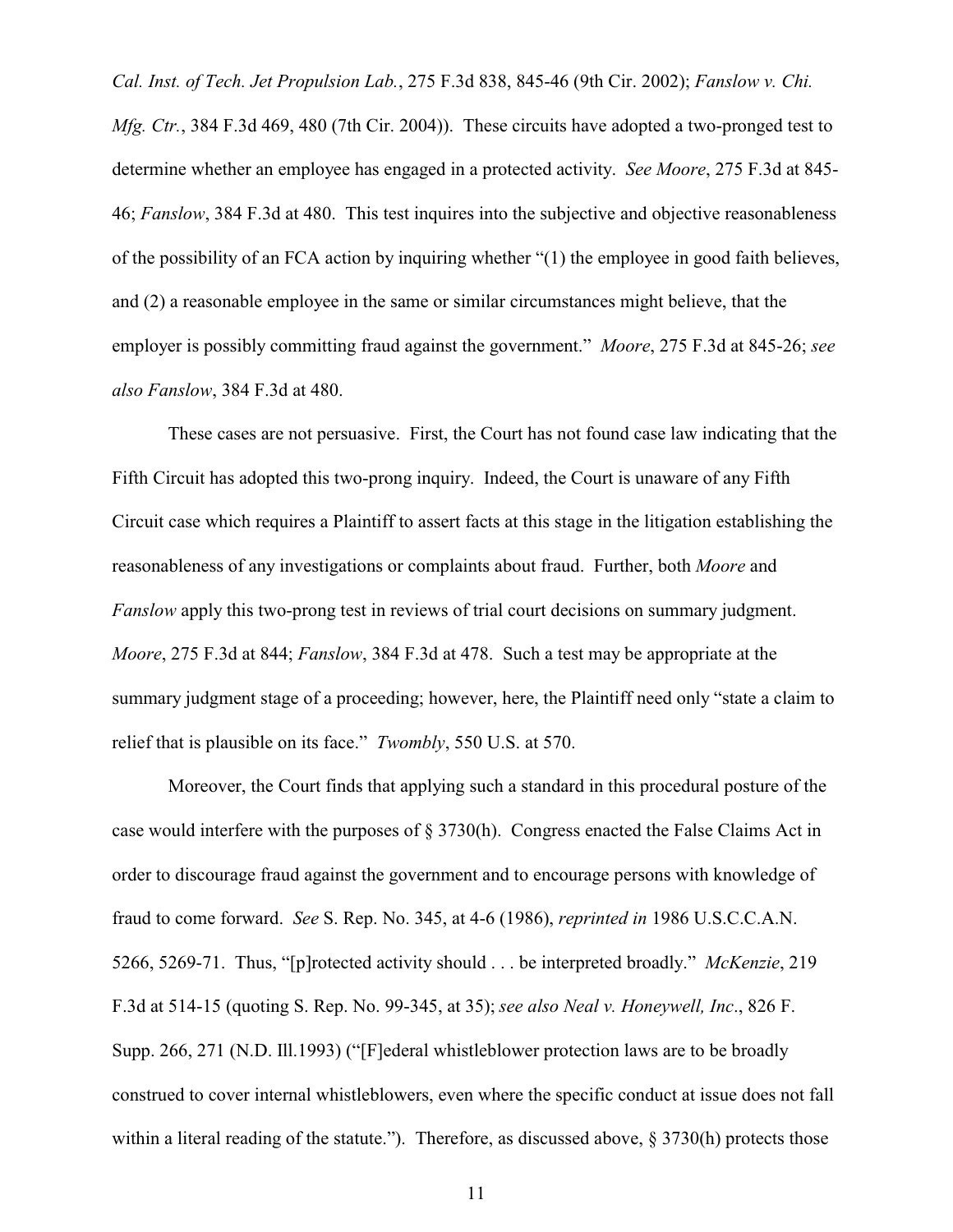who report fraudulent activity even if it is later established that no fraud ever occurred. *Graham Cnty.*, 545 U.S. at 416.

Requiring a plaintiff to include detailed facts regarding the underlying fraud in their complaint is tantamount to requiring a plaintiff to "put all the pieces of the puzzle together" before allowing them access to the courts. *See Yesudian*, 153 F.3d at 740. In the absence of further guidance from a binding authority regarding the necessity of pleading a good faith belief, the Court declines to adopt such a reading of § 3730(h).

## **ii. Employer knowledge**

Defendant claims that it had no notice that Plaintiff engaged in a protected activity because Plaintiff neither "informed TRC of any of the details concerning the alleged Medicare/Medicaid fraud," nor "provided TRC with any substantive information whatsoever concerning this fraud." Mot. 10. On the other hand, Plaintiff claims that because he "specifically told his supervisor that Hector Alba was committing fraud," Defendant was on notice of the protected conduct. Resp. 3-4.

A successful retaliation claim requires Defendant to have known Plaintiff engaged in a protected activity. *Patton*, 418 F. App'x at 371-72; *Robertson*, 32 F.3d at 951. "It is insufficient for the relator to show that the employer knew that the whistleblower had concerns about compliance with the law; []he must show that the employer was on notice of the distinct possibility of qui tam litigation." *United States ex rel Gonzales v. Fresnius Med. Care N. Am.*, 748 F. Supp. 2d 95, 104 (W.D. Tex. 2010) (citing *Sealed Appellant I*, 156 F. App'x at 630; *Robertson*, 32 F.3d at 952; *Gray*, 2010 WL 672017, at \*4.)

Similar to the protected activity analysis, courts decide whether an employer was on notice of possible qui tam litigation by analyzing whether the employee characterized his or her complaints in terms of fraud or illegality. *See Robertson*, 32 F.3d at 952 (holding employers lacked knowledge when "Robertson never characterized his concerns as involving illegal,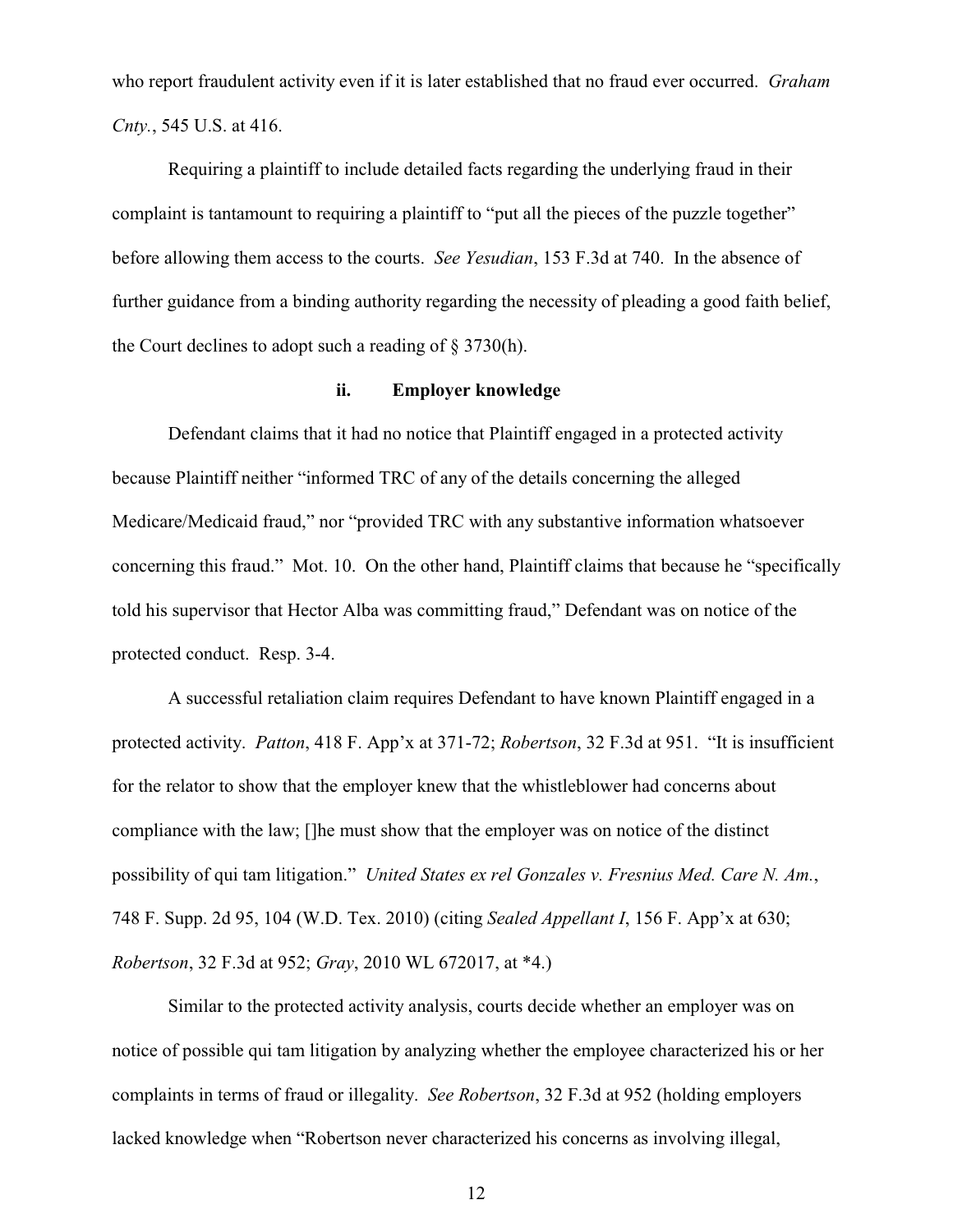unlawful, or false-claims investigations"); *see also Hutchins* 253 F.3d 176, 188 n.8 (3d Cir. 2001) (citing *Yesudian*, 153 F.3d at 742) (stating that the analysis used to determine whether an employer has been provided with notice of the possibility of qui tam litigation is similar to an analysis of whether employee engaged in protected activity). Consequently, "an employee may put her employer on notice of possible False Claims Act litigation by making internal reports that alert the employer to fraudulent or illegal conduct." *Sanchez*, 596 F.3d at 1304; *see also Eberhardt*, 167 F.3d at 868-69 & n.2 (stating the once an employee expresses concerns about the likelihood of fraud to an employer, the notice requirement is met).

For example, in *Sealed Appellant I*, the plaintiff's retaliatory discharge claim failed to withstand the defendant's Rule 12(b)(6) challenge because the plaintiff neither characterized his concerns as related to fraud, nor informed his supervisors that he was concerned about the presence of fraud. 156 F. App'x at 634-35. As such, the plaintiff failed to allege a sufficient factual basis from which the court could determine that the employer knew of any protected activities. *Id.* Further, in *Patton*, the Fifth Circuit emphasized the content of the employee's complaints in deciding that an employer did not have notice that the employee had engaged in a protected activity. 418 F. App'x at 372. The court found that because the employee's internal reports concerned unsafe construction methods rather than fraud, the reports were insufficient to give the employer the type of notice required by § 3730(h). *Id.*; *see also Gray*, 2010 WL 672017, at \*4 (holding employer did not have knowledge when an employee "never informed anyone . . . that he was investigating false claims or pursuing an FCA lawsuit" but instead merely complained about "job dissatisfaction").

Here, Plaintiff has pleaded that he internally reported a co-worker's submission of fraudulent claims to the government to two supervisors. Compl. ¶¶ 10, 13. While the case law indicates that Plaintiff must have specifically reported fraud to a supervisor, it does not follow that a plaintiff must have reported the fraud *in detail*, as Defendant would have the Court hold.